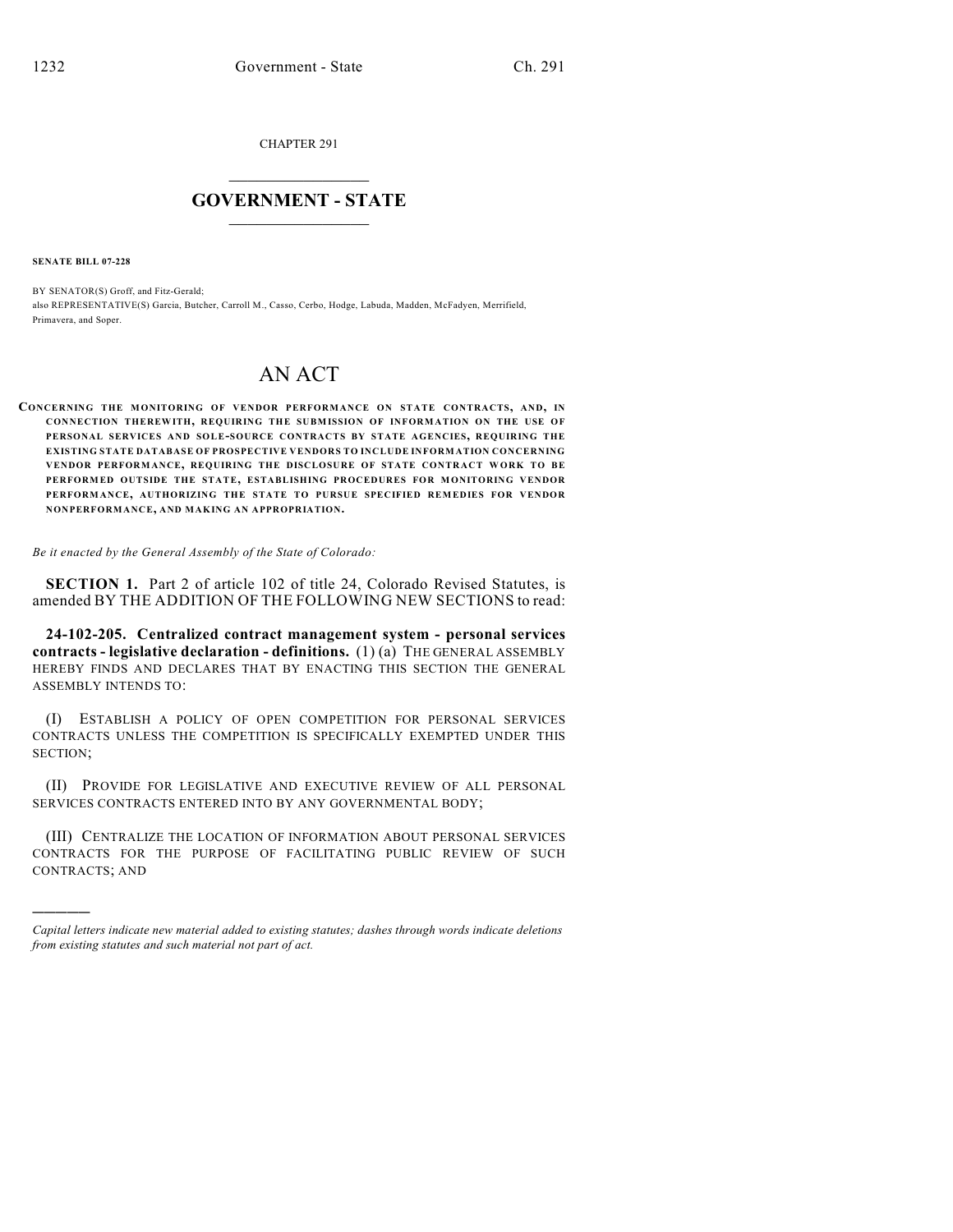(IV) ENSURE THE PROPER ACCOUNTING OF EXPENDITURES FOR PERSONAL SERVICES.

(b) FOR PURPOSES OF THIS SECTION, "GOVERNMENTAL BODY" SHALL HAVE THE SAME MEANING AS SET FORTH IN SECTION 24-101-301 (10); EXCEPT THAT, FOR PURPOSES OF THIS SECTION, "GOVERNMENTAL BODY" SHALL ALSO INCLUDE ELECTED OFFICIALS, THE GOVERNING BOARD OF EACH INSTITUTION OF HIGHER EDUCATION, AND THE COLORADO COMMISSION ON HIGHER EDUCATION.

(c) INSOFAR AS A CONFLICT EXISTS BETWEEN THE DEFINITION GIVEN A PARTICULAR TERM AFFECTING A PERSONAL SERVICES CONTRACT BY THE DEPARTMENT ACTING PURSUANT TO THIS CODE OR ANY RULES PROMULGATED THEREUNDER AND THE DEFINITION GIVEN A TERM BY AN INSTITUTION OF HIGHER EDUCATION, THE MEANING GIVEN THE TERM BY THE DEPARTMENT SHALL CONTROL.

(2) THIS SECTION SHALL APPLY TO ANY PERSONAL SERVICES CONTRACT TO WHICH THE STATE IS A PARTY THE VALUE OF WHICH EXCEEDS ONE HUNDRED THOUSAND DOLLARS WITH THE EXCEPTION OF ANY CONTRACT TO WHICH THE STATE IS A PARTY UNDER MEDICARE, THE "COLORADO MEDICAL ASSISTANCE ACT", ARTICLES 4 TO 6 OF TITLE 25.5, C.R.S., THE "CHILDREN'S BASIC HEALTH PLAN ACT", ARTICLE 8 OF TITLE 25.5,C.R.S., THE "COLORADO INDIGENT CARE PROGRAM", PART 1 OF ARTICLE 3 OF TITLE 25.5, C.R.S., OR TO ANY GRANT, AWARD, OR CONTRACT FUNDED BY ANY FEDERAL OR PRIVATE ENTITY FOR ANY RESEARCH OR SPONSORED PROJECT ACTIVITY OF AN INSTITUTION OF HIGHER EDUCATION OR AN AFFILIATE OF AN INSTITUTION OF HIGHER EDUCATION THAT IS FUNDED FROM MONEYS THAT ARE RESTRICTED BY THE ENTITY UNDER THE GRANT, AWARD, OR CONTRACT. FOR PURPOSES OF THIS SECTION, "SPONSORED PROJECT" MEANS AN AGREEMENT BETWEEN AN INSTITUTION OF HIGHER EDUCATION AND ANOTHER PARTY THAT PROVIDES RESTRICTED FUNDING AND REQUIRES OVERSIGHT RESPONSIBILITIES FOR RESEARCH AND DEVELOPMENT OR OTHER SPECIFIED PROGRAMMATIC ACTIVITIES THAT ARE SPONSORED BY FEDERAL OR PRIVATE AGENCIES AND ORGANIZATIONS.

(3) (a) ON OR BEFORE JUNE 30, 2009, THE DEPARTMENT SHALL IMPLEMENT AND MAINTAIN A CENTRALIZED CONTRACT MANAGEMENT SYSTEM FOR THE PURPOSE OF MONITORING ALL PERSONAL SERVICES CONTRACTS ENTERED INTO BY A GOVERNMENTAL BODY THAT ARE SUBJECT TO THE REQUIREMENTS OF THIS SECTION. WITH RESPECT TO EACH CONTRACT ENTERED INTO BY A GOVERNMENTAL BODY, INFORMATION CONTAINED IN THE SYSTEM SHALL INCLUDE, WITHOUT LIMITATION, THE FOLLOWING:

(I) THE GOVERNMENTAL BODY THAT ENTERED INTO THE PERSONAL SERVICES CONTRACT;

(II) THE PERSONS OR ENTITIES WITH WHICH THE GOVERNMENTAL BODY IS CONTRACTING;

(III) THE DURATION AND NUMBER OF POSITIONS ON THE STATE PAYROLL CREATED DIRECTLY OR INDIRECTLY AS A RESULT OF ANY PERSONAL SERVICES CONTRACT;

(IV) THE PURPOSE OF THE PERSONAL SERVICES CONTRACT;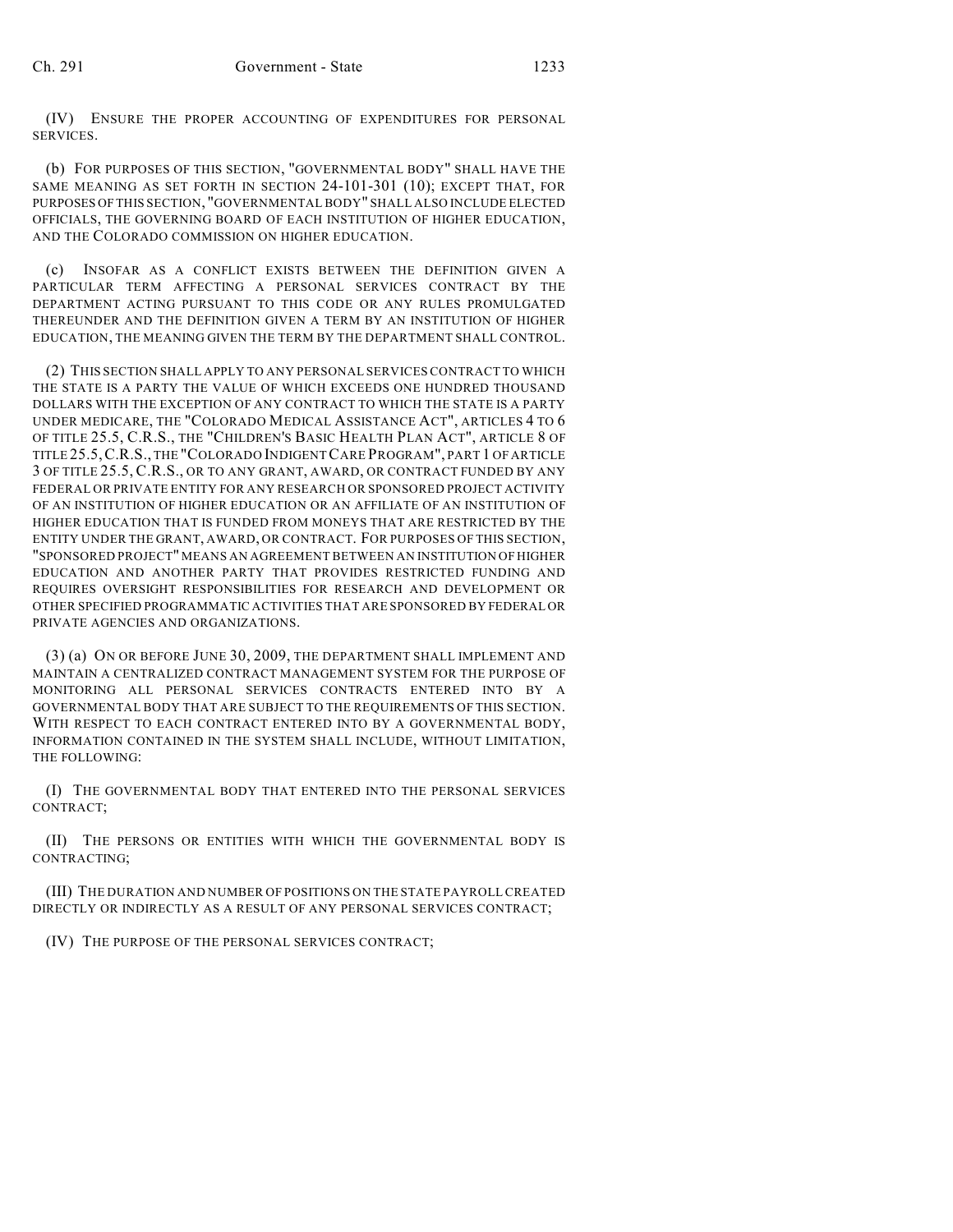(V) THE EFFECTIVE DATES, PERIODS OF PERFORMANCE, AND ANY RENEWAL TERMS OF THE PERSONAL SERVICES CONTRACT;

(VI) THE VENDOR SELECTION METHOD UPON WHICH THE PERSONAL SERVICES CONTRACT WAS AWARDED, WHETHER COMPETITIVELY PROCURED, AWARDED ON A SOLE-SOURCE BASIS, OR OTHERWISE. WHERE THE CONTRACT HAS BEEN AWARDED ON A SOLE-SOURCE BASIS, THE GOVERNMENTAL BODY SHALL CERTIFY THAT THE GOVERNMENTAL BODY HAS FOLLOWED THE REQUIREMENTS OF SUBSECTION (5) OF THIS SECTION.

(VII) THE TOTAL VALUE OF THE PERSONAL SERVICES CONTRACT AND ANY AMENDMENTS TO THE CONTRACT;

(VIII) IN ACCORDANCE WITH THE REQUIREMENTS OF SUBSECTION (6) OF THIS SECTION, AN EVALUATION FOLLOWING COMPLETION OF THE PERSONAL SERVICES CONTRACT THAT MEASURES THE VENDOR'S PERFORMANCE IN MEETING CONTRACTUAL REQUIREMENTS RELATING TO QUALITY, COST, AND DEADLINES;

(IX) WHETHER ANY SERVICES UNDER THE PERSONAL SERVICES CONTRACT, OR ANY SUBCONTRACTS TO THE CONTRACT THAT DIRECTLY RELATE TO THE SERVICES PROVIDED UNDER THE CONTRACT, ARE ANTICIPATED TO BE PERFORMED OUTSIDE THE UNITED STATES OR THE STATE AS DISCLOSED IN THE STATEMENT OF WORK PURSUANT TO SECTION 24-102-206 AND THE VENDOR'S JUSTIFICATION FOR OBTAINING SERVICES OUTSIDE THE UNITED STATES OR THE STATE IN ACCORDANCE WITH THE REQUIREMENTS OF SECTION 24-102-206; AND

(X) UPON COMPLETION OF THE PERSONAL SERVICES CONTRACT, THE EXTENT AS DISCLOSED BY THE VENDOR TO WHICH ANY SERVICES UNDER THE CONTRACT, OR ANY SUBCONTRACTS TO THE CONTRACT THAT DIRECTLY RELATE TO THE SERVICES PROVIDED UNDER THE CONTRACT, WERE PERFORMED OUTSIDE THE UNITED STATES OR THE STATE.

(b) EACH GOVERNMENTAL BODY SHALL BE RESPONSIBLE FOR GATHERING RELEVANT INFORMATION TO BE SUBMITTED TO THE DEPARTMENT FOR INCLUSION IN THE CENTRALIZED CONTRACT MANAGEMENT SYSTEM IN ACCORDANCE WITH THE REQUIREMENTS OF PARAGRAPH (a) OF THIS SUBSECTION (3).

(c) THE CENTRALIZED CONTRACT MANAGEMENT SYSTEM REQUIRED TO BE MAINTAINED BY THE DEPARTMENT PURSUANT TO PARAGRAPH (a) OF THIS SUBSECTION (3) SHALL BE A PUBLICLY AVAILABLE DATABASE OF ALL PERSONAL SERVICES CONTRACTS ENTERED INTO BY ANY GOVERNMENTAL BODY, ACCESSIBLE FROM THE WEBSITE MAINTAINED BY THE STATE. INFORMATION CONCERNING CONTRACTS CONTAINED IN THE DATABASE AND ACCESSIBLE ON THE WEBSITE SHALL BE SEARCHABLE BY CRITERIA ENUMERATED IN SUBPARAGRAPHS  $(I)$  TO  $(X)$  OF PARAGRAPH (a) OF THIS SUBSECTION (3). INFORMATION IN THE DATABASE SHALL BE EITHER PRESENTED IN PLAIN AND NONTECHNICAL LANGUAGE OR BY MEANS OF KEY TERMS THAT ARE CLEARLY AND EASILY DEFINED.

(d) THE CENTRALIZED CONTRACT MANAGEMENT SYSTEM REQUIRED TO BE MAINTAINED BY THE DEPARTMENT PURSUANT TO PARAGRAPH (a) OF THIS SUBSECTION (3) SHALL IDENTIFY THE NUMBER OF EMPLOYMENT POSITIONS TO BE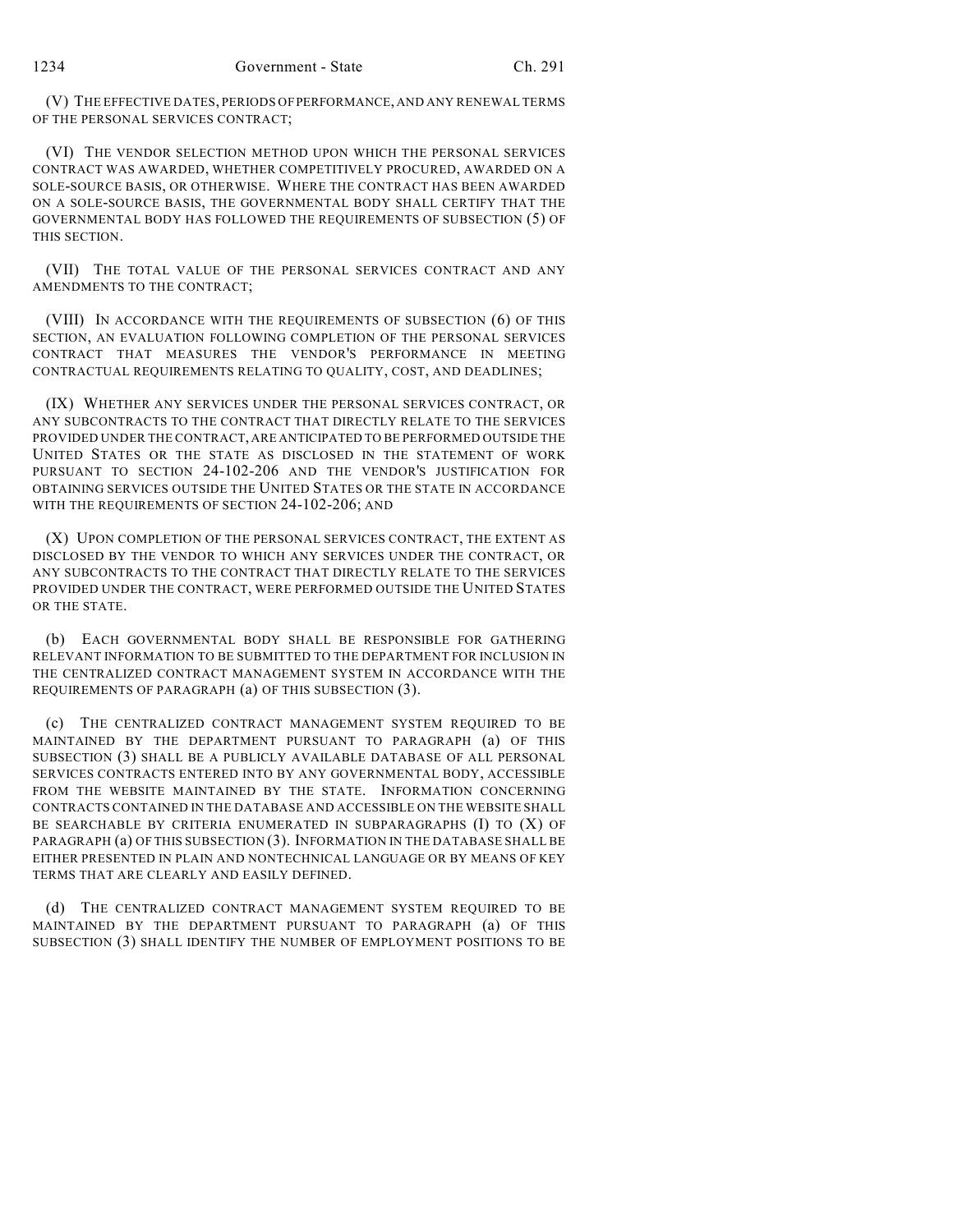FILLED UNDER ANY PERSONAL SERVICES CONTRACT THAT WAS PREVIOUSLY PERFORMED BY CLASSIFIED CIVIL SERVICE EMPLOYEES, IN ADDITION TO THE TOTAL NUMBER OF POSITIONS, IF ANY, ELIMINATED BY THE CONTRACT. IN THE CASE OF ANY CONTRACT THAT IS MORE THAN ONE YEAR IN DURATION, THE SYSTEM SHALL IDENTIFY THE COST SAVINGS, IF ANY, AND QUALITY IMPROVEMENTS, IF ANY, REALIZED BY THE STATE AS A RESULT OF THE CONTRACT.

(e) ANY NEW PERSONAL SERVICES CONTRACTS SUBJECT TO THE REQUIREMENTS OF THIS SECTION SHALL BE ADDED TO THE CENTRALIZED CONTRACT MANAGEMENT SYSTEM MAINTAINED BY THE DEPARTMENT PURSUANT TO PARAGRAPH (a) OF THIS SUBSECTION (3) NOT MORE THAN THIRTY DAYS AFTER THE EXECUTION OF THE CONTRACT.

(4) THE CENTRALIZED CONTRACT MANAGEMENT SYSTEM REQUIRED TO BE MAINTAINED BY THE DEPARTMENT PURSUANT TO PARAGRAPH (a) OF SUBSECTION (3) OF THIS SECTION SHALL INCLUDE INFORMATION CONCERNING PERSONAL SERVICES EXPENDITURES BY THE GOVERNMENTAL BODY AND TYPES OF SERVICES. THE TYPES OF SERVICES THAT MAY BE DESIGNATED SHALL INCLUDE, WITHOUT LIMITATION, PROFESSIONAL TECHNICAL, NONPROFESSIONAL SUPPORT, PURCHASED SERVICES, ARCHITECTURAL, ENGINEERING AND CONSTRUCTION TRADES, AND PROFESSIONAL EQUIPMENT REPAIR.

(5) (a) SUBJECT TO THE PROVISIONS OF PARAGRAPH (b) OF THIS SUBSECTION (5), PRIOR TO ENTERING INTO A SOLE-SOURCE PERSONAL SERVICES CONTRACT, THE GOVERNMENTAL BODY SHALL ATTEMPT TO IDENTIFY COMPETING VENDORS BY PLACING A NOTICE ON THE STATE'S BID NOTIFICATION WEBSITE FOR NOT LESS THAN THREE BUSINESS DAYS. IF THE GOVERNMENTAL BODY RECEIVES NOT LESS THAN TWO RESPONSES TO THE NOTICE FROM QUALIFIED AND RESPONSIBLE VENDORS THAT ARE ABLE TO MEET THE SPECIFICATIONS IDENTIFIED IN THE NOTICE AND THAT ARE NOT OTHERWISE PROHIBITED FROM BIDDING ON THE CONTRACT, THE SOLE-SOURCE SELECTION METHOD SHALL NOT BE USED.

(b) NOTWITHSTANDING THE REQUIREMENTS OF PARAGRAPH (a) OF THIS SUBSECTION (5), THE DIRECTOR OF A GOVERNMENTAL BODY OR HIS OR HER DESIGNEE MAY ENTER INTO OR AUTHORIZE OTHERS TO ENTER INTO AN EMERGENCY SOLE-SOURCE PERSONAL SERVICE CONTRACT ON BEHALF OF THE GOVERNMENTAL BODY WHERE AN EMERGENCY CONDITION IS PRESENT AND A SOLE-SOURCE PERSONAL SERVICE CONTRACT IS NECESSARY TO ENSURE THAT THE REQUIRED SERVICES ARE OBTAINED IN SUFFICIENT TIME TO ADDRESS THE EMERGENCY. WHERE THE GOVERNMENTAL BODY ENTERS INTO AN EMERGENCY SOLE-SOURCE PERSONAL SERVICE CONTRACT PURSUANT TO THIS PARAGRAPH (b), THE CENTRALIZED CONTRACT MANAGEMENT SYSTEM REQUIRED BY PARAGRAPH (a) OF SUBSECTION (3) OF THIS SECTION, AND ANY CONTRACT FILE MAINTAINED THEREUNDER, SHALL INCLUDE A WRITTEN DETERMINATION THAT SPECIFIES THE BASIS FOR THE DETERMINATION THAT AN EMERGENCY CONDITION IS PRESENT AND THE BASIS FOR THE SELECTION OF THE VENDOR RETAINED TO PERFORM THE SOLE-SOURCE CONTRACT. A SOLE-SOURCE PERSONAL SERVICES CONTRACT AUTHORIZED PURSUANT TO THIS PARAGRAPH (b) SHALL BE LIMITED TO THE QUANTITY OF PERSONAL SERVICES AND DURATION NECESSARY TO ADDRESS THE EMERGENCY.

(c) FOR PURPOSES OF PARAGRAPH (b) OF THIS SUBSECTION (5), "EMERGENCY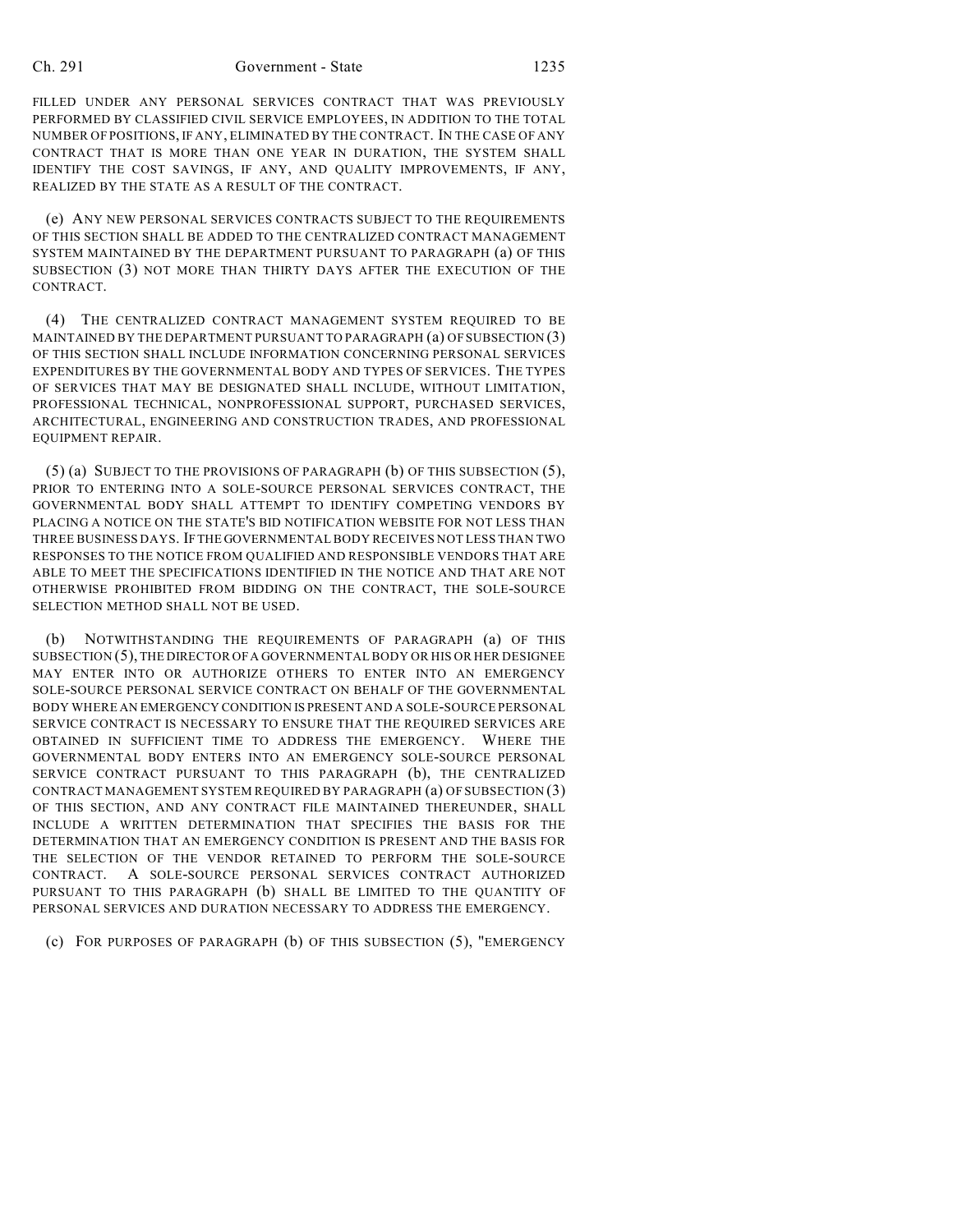CONDITION" MEANS A SITUATION THAT CREATES AN IMMINENT THREAT TO THE PUBLIC HEALTH, WELFARE, OR SAFETY AS MAY ARISE BY REASON OF, WITHOUT LIMITATION, A FLOOD, EPIDEMIC, RIOT, CATASTROPHIC EQUIPMENT FAILURE OR SIMILAR THREAT TO THE PUBLIC HEALTH, WELFARE, OR SAFETY AS DETERMINED BY THE DIRECTOR OF THE GOVERNMENTAL BODY OR HIS OR HER DESIGNEE.

(6) UPON THE COMPLETION OF EACH PERSONAL SERVICES CONTRACT, THE GOVERNMENTAL BODY THAT WAS A PARTY TO THE CONTRACT SHALL EVALUATE THE VENDOR THAT PERFORMED THE CONTRACT. THE EVALUATION PERFORMED BY THE GOVERNMENTAL BODY SHALL BE SUBMITTED TO THE VENDOR TO ALLOW THE VENDOR TO REVIEW THE EVALUATION AND TO SUBMIT ANY COMMENTS IN RESPONSE TO THE EVALUATION, AFTER WHICH POINT THE EVALUATION, INCLUDING ANY RESPONSE SUBMITTED BY THE VENDOR, SHALL BE ADDED TO THE CENTRALIZED CONTRACT MANAGEMENT SYSTEM MAINTAINED BY THE DEPARTMENT PURSUANT TO PARAGRAPH (a) OF SUBSECTION (3) OF THIS SECTION. THE EVALUATION SHALL BECOME PUBLICLY AVAILABLE THIRTY DAYS AFTER COMPLETION OF THE CONTRACT. THE EVALUATION SHALL MEASURE, WITHOUT LIMITATION, THE PERFORMANCE OF THE VENDOR IN MEETING CONTRACTUAL REQUIREMENTS RELATING TO QUALITY, COST, AND DEADLINES. IF THE VENDOR DISPUTES ANY INFORMATION CONTAINED IN THE EVALUATION, THE VENDOR MAY EXERCISE THE CONTRACT DISPUTE RIGHTS SPECIFIED IN SECTION 24-109-106, 24-109-107, 24-109-201, OR 24-109-202. IF, UPON COMPLETION OF AN APPEAL FILED WITH THE EXECUTIVE DIRECTOR OR THE DENVER DISTRICT COURT, AS APPLICABLE, THE VENDOR IS NOT SATISFIED WITH THE RESOLUTION OF THE APPEAL, THE VENDOR MAY FILE A REBUTTAL STATEMENT THAT SHALL BE MAINTAINED AS PART OF THE VENDOR EVALUATION RECORD. THE VENDOR'S SOLE REMEDY IN CONTESTING ANY EVALUATION SHALL BE REMOVAL OF THE EVALUATION, CORRECTION OF THE EVALUATION, OR SUBMISSION OF THE REBUTTAL STATEMENT IN ACCORDANCE WITH THE REQUIREMENTS OF THIS SUBSECTION  $(6)$ .

(7) (a) COMMENCING ON SEPTEMBER 30, 2007, UNTIL SUCH TIME AS THE DEVELOPMENT OF THE SYSTEM CREATED IN PARAGRAPH (a) OF SUBSECTION (3) OF THIS SECTION IS COMPLETE, THE DEPARTMENT SHALL PROVIDE REPORTS ON A QUARTERLY BASIS TO THE JOINT BUDGET COMMITTEE OF THE GENERAL ASSEMBLY CONCERNING THE STATUS OF THE DEVELOPMENT OF THE SYSTEM.

(b) THE DEPARTMENT SHALL ANNUALLY REPORT INFORMATION ON PERSONAL SERVICES CONTRACTS CONTAINED IN THE CENTRALIZED CONTRACT MANAGEMENT SYSTEM CREATED IN PARAGRAPH (a) OF SUBSECTION (3) OF THIS SECTION TO THE STANDING LEGISLATIVE COMMITTEES OF REFERENCE IN EACH HOUSE OF THE GENERAL ASSEMBLY WITH OVERSIGHT RESPONSIBILITIES OVER THE DEPARTMENT'S AFFAIRS.

(c) WITH RESPECT TO ANY SOLE-SOURCE PERSONAL SERVICES CONTRACT IDENTIFIED IN THE SYSTEM REQUIRED TO BE MAINTAINED BY THE DEPARTMENT PURSUANT TO PARAGRAPH (a) OF SUBSECTION (3) OF THIS SECTION, THE DEPARTMENT SHALL SUBMIT AN ANNUAL REPORT TO THE LEGISLATIVE COUNCIL OF THE GENERAL ASSEMBLY CREATED IN SECTION 2-3-301 (1), C.R.S., CONCERNING ANY NEW CONTRACT ENTERED INTO BY THE STATE DURING THE PRIOR CALENDAR YEAR. EACH REPORT SHALL DESCRIBE, WITHOUT LIMITATION, THE FOLLOWING: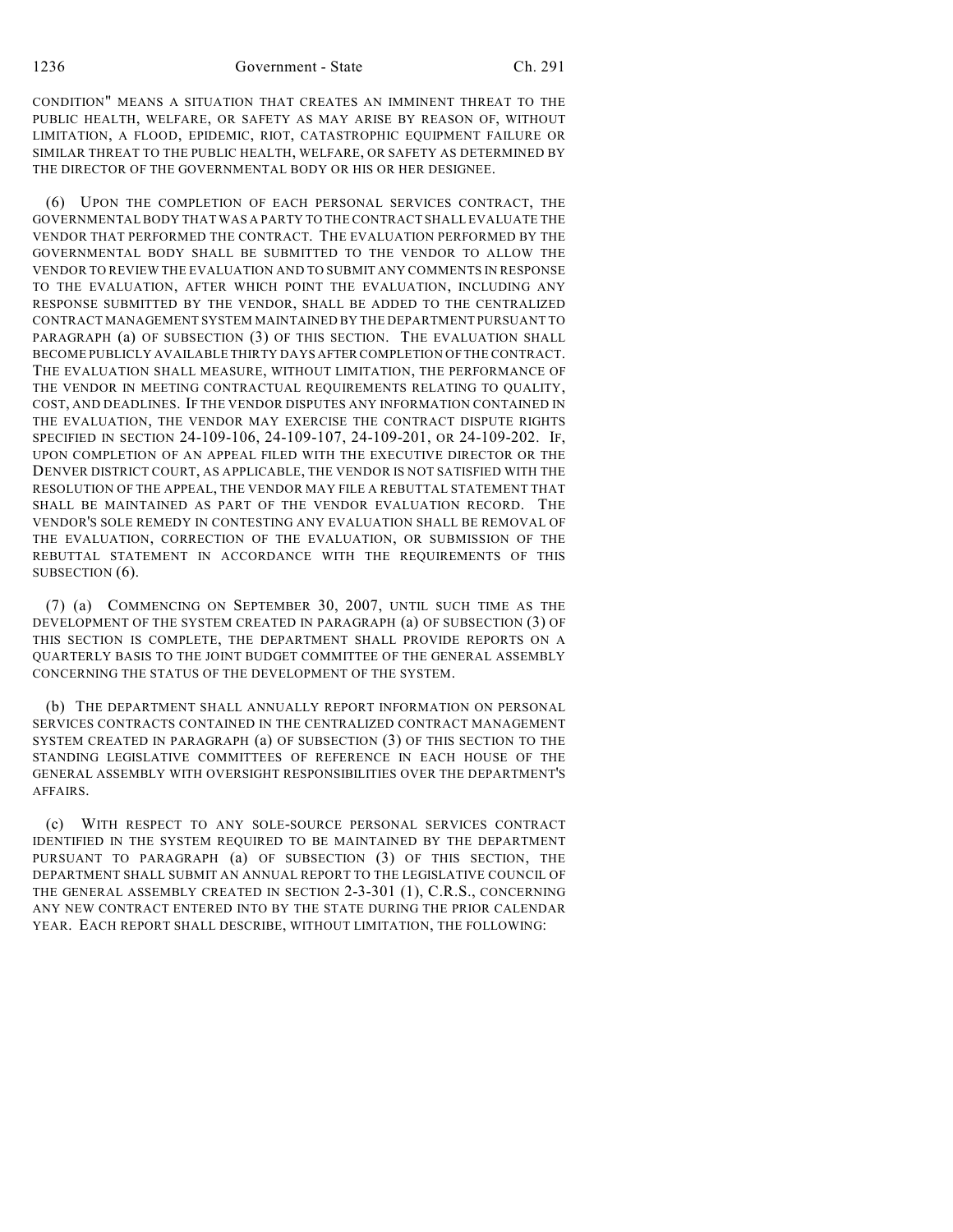(I) THE NUMBER AND AGGREGATE VALUE OF THE SOLE-SOURCE PERSONAL SERVICES CONTRACTS FOR EACH CATEGORY OF SERVICES SPECIFIED IN SUBSECTION (4) OF THIS SECTION; AND

(II) THE JUSTIFICATION PROVIDED BY THE GOVERNMENTAL BODY FOR THE USE OF THE SOLE-SOURCE CONTRACTING PROVISIONS IN SECTION 24-103-205 AND THE STEPS TAKEN TO DETERMINE IF A VENDOR IS THE ONLY AVAILABLE SOURCE FOR THE REQUIRED SUPPLY, SERVICE, OR CONSTRUCTION ITEM.

(8) THE IMPLEMENTATION OF THE DATABASE REQUIRED TO BE MAINTAINED BY THE DEPARTMENT PURSUANT TO PARAGRAPH (a) OF SUBSECTION (3) OF THIS SECTION SHALL BE FUNDED IN TWO PHASES, WITH A PORTION OF THE FUNDING PROVIDED IN THE 2007-08 STATE FISCAL YEAR, AND A PORTION OF THE FUNDING PROVIDED IN THE 2008-09 STATE FISCAL YEAR.

(9) TO ACCOMPLISH THE LEGISLATIVE INTENT UNDERLYING SUBPARAGRAPH (III) OF PARAGRAPH (a) OF SUBSECTION (1) OF THIS SECTION, THE OFFICE OF CONTRACT ADMINISTRATION IS HEREBY CREATED IN THE DEPARTMENT, WHICH OFFICE SHALL BE FUNDED WITHIN EXISTING APPROPRIATIONS.

**24-102-206. Contract performance outside the United States or Colorado.** (1) PRIOR TO CONTRACTING OR AS A REQUIREMENT FOR THE SOLICITATION OF ANY CONTRACT FROM THE STATE FOR SERVICES, AS APPROPRIATE, ANY PROSPECTIVE VENDOR SHALL DISCLOSE IN A STATEMENT OF WORK WHERE SERVICES WILL BE PERFORMED UNDER THE CONTRACT, INCLUDING ANY SUBCONTRACTS, AND WHETHER ANY SERVICES UNDER THE CONTRACT OR ANY SUBCONTRACTS ARE ANTICIPATED TO BE PERFORMED OUTSIDE THE UNITED STATES OR THE STATE. IF THE PROSPECTIVE VENDOR ANTICIPATES SERVICES UNDER THE CONTRACT OR ANY SUBCONTRACTS WILL BE PERFORMED OUTSIDE THE UNITED STATES OR THE STATE, THE VENDOR SHALL PROVIDE IN ITS STATEMENT OF WORK A PROVISION SETTING FORTH WHY IT IS NECESSARY OR ADVANTAGEOUS TO GO OUTSIDE THE UNITED STATES OR THE STATE TO PERFORM THE CONTRACT OR ANY SUBCONTRACTS.

(2) NOTHING IN SUBSECTION (1) OF THIS SECTION SHALL BE CONSTRUED TO APPLY TO ANY CONTRACT TO WHICH THE STATE IS A PARTY UNDER MEDICARE, THE "COLORADO MEDICAL ASSISTANCE ACT", ARTICLES 4 TO 6 OF TITLE 25.5, C.R.S., THE "CHILDREN'S BASIC HEALTH PLAN ACT", ARTICLE 8 OF TITLE 25.5, C.R.S., OR THE "COLORADO INDIGENT CARE PROGRAM", PART 1 OF ARTICLE 3 OF TITLE 25.5, C.R.S.

**SECTION 2.** 24-103-601, Colorado Revised Statutes, is amended to read:

**24-103-601. Right to audit records.** (1) The state may, at reasonable times and places, audit the books and records of any person who has submitted cost or pricing data pursuant to section 24-103-403 to the extent that such books and records relate to such cost or pricing data. Any person who receives a contract, change order, or contract modification for which cost or pricing data is required shall maintain such books and records relating to such cost or pricing data for three years after the date of final payment under the contract, unless a shorter period is otherwise authorized in writing.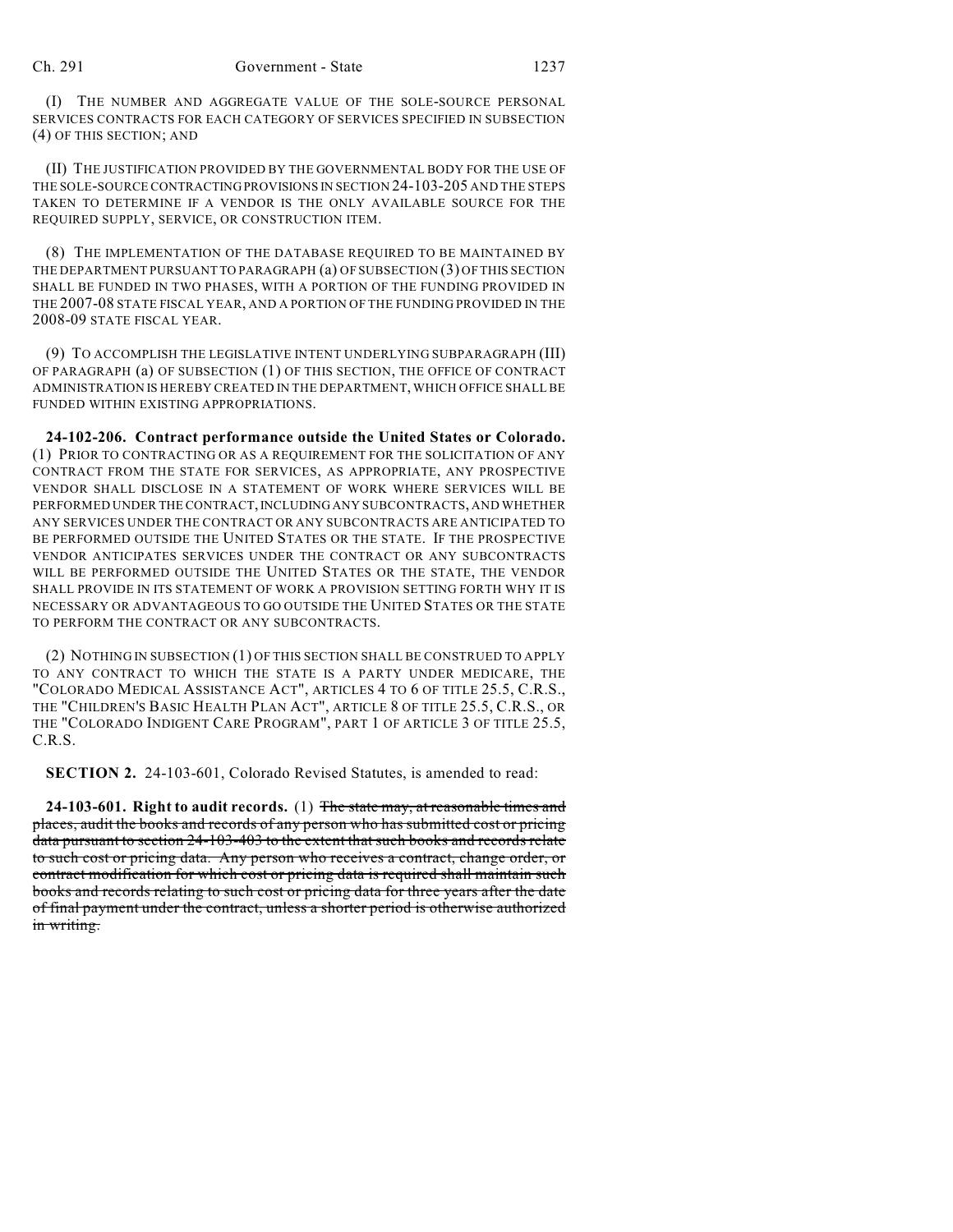1238 Government - State Ch. 291

(2) The state shall be entitled to audit the books and records of  $\alpha$  ANY contractor or any subcontractor under any negotiated contract or subcontract other than a firm fixed-price contract to the extent that such THE books and records relate to the performance of such A STATE contract or subcontract, PROVIDED THAT THE STATE IS ABLE, IN CONDUCTING ANY SUCH AUDIT, TO MAINTAIN THE CONFIDENTIALITY OF ANY INFORMATION CONTAINED IN THE BOOKS AND RECORDS THAT IS DEEMED PROPRIETARY AS DETERMINED BY THE STATE. Such books and records shall be maintained by the contractor for a period of three years after the date of final payment under the prime contract and by the subcontractor for a period of three years after the date of final payment under the subcontract, unless a shorter period is otherwise authorized in writing.

**SECTION 3.** Title 24, Colorado Revised Statutes, is amended BY THE ADDITION OF A NEW ARTICLE to read:

## **ARTICLE 103.5 Contract Performance**

**24-103.5-101. Monitoring of vendor performance - definitions.** (1) (a) FOR PURPOSES OF THIS SECTION, "GOVERNMENTAL BODY" SHALL HAVE THE SAME MEANING AS SET FORTH IN SECTION 24-101-301 (10); EXCEPT THAT, FOR PURPOSES OF THIS SECTION, "GOVERNMENTAL BODY" SHALL ALSO INCLUDE ELECTED OFFICIALS, THE GOVERNING BOARD OF EACH INSTITUTION OF HIGHER EDUCATION, AND THE COLORADO COMMISSION ON HIGHER EDUCATION.

(b) INSOFAR AS A CONFLICT EXISTS BETWEEN THE DEFINITION GIVEN A PARTICULAR TERM AFFECTING A PERSONAL SERVICES CONTRACT BY THE DEPARTMENT ACTING PURSUANT TO THIS CODE OR ANY RULES PROMULGATED THEREUNDER AND THE DEFINITION GIVEN A TERM BY AN INSTITUTION OF HIGHER EDUCATION, THE MEANING GIVEN THE TERM BY THE DEPARTMENT SHALL CONTROL.

(2) EACH PERSONAL SERVICES CONTRACT ENTERED INTO PURSUANT TO THIS CODE WITH A VALUE OF ONE HUNDRED THOUSAND DOLLARS OR MORE SHALL CONTAIN:

(a) PERFORMANCE MEASURES AND STANDARDS DEVELOPED SPECIFICALLY FOR THE CONTRACT BY THE GOVERNMENTAL BODY ADMINISTERING THE CONTRACT. THE PERFORMANCE MEASURES AND STANDARDS SHALL BE NEGOTIATED BY THE GOVERNMENTAL BODY AND THE VENDOR PRIOR TO EXECUTION OF THE CONTRACT AND SHALL BE INCORPORATED INTO THE CONTRACT. THE MEASURES AND STANDARDS SHALL BE USED BY THE GOVERNMENTAL BODY TO EVALUATE THE PERFORMANCE OF THE GOVERNMENTAL BODY AND THE VENDOR UNDER THE CONTRACT.

(b) AN ACCOUNTABILITY SECTION THAT REQUIRES THE VENDOR TO REPORT REGULARLY ON ACHIEVEMENT OF THE PERFORMANCE MEASURES AND STANDARDS SPECIFIED IN THE CONTRACT AND THAT ALLOWS THE GOVERNMENTAL BODY TO WITHHOLD PAYMENT UNTIL SUCCESSFUL COMPLETION OF ALL OR PART OF THE CONTRACT AND THE ACHIEVEMENT OF ESTABLISHED PERFORMANCE STANDARDS. THE ACCOUNTABILITY SECTION SHALL INCLUDE A REQUIREMENT THAT PAYMENT BY THE GOVERNMENTAL BODY TO THE VENDOR SHALL BE MADE WITHOUT DELAY UPON SUCCESSFUL COMPLETION OF ALL OR ANY PART OF THE CONTRACT IN ACCORDANCE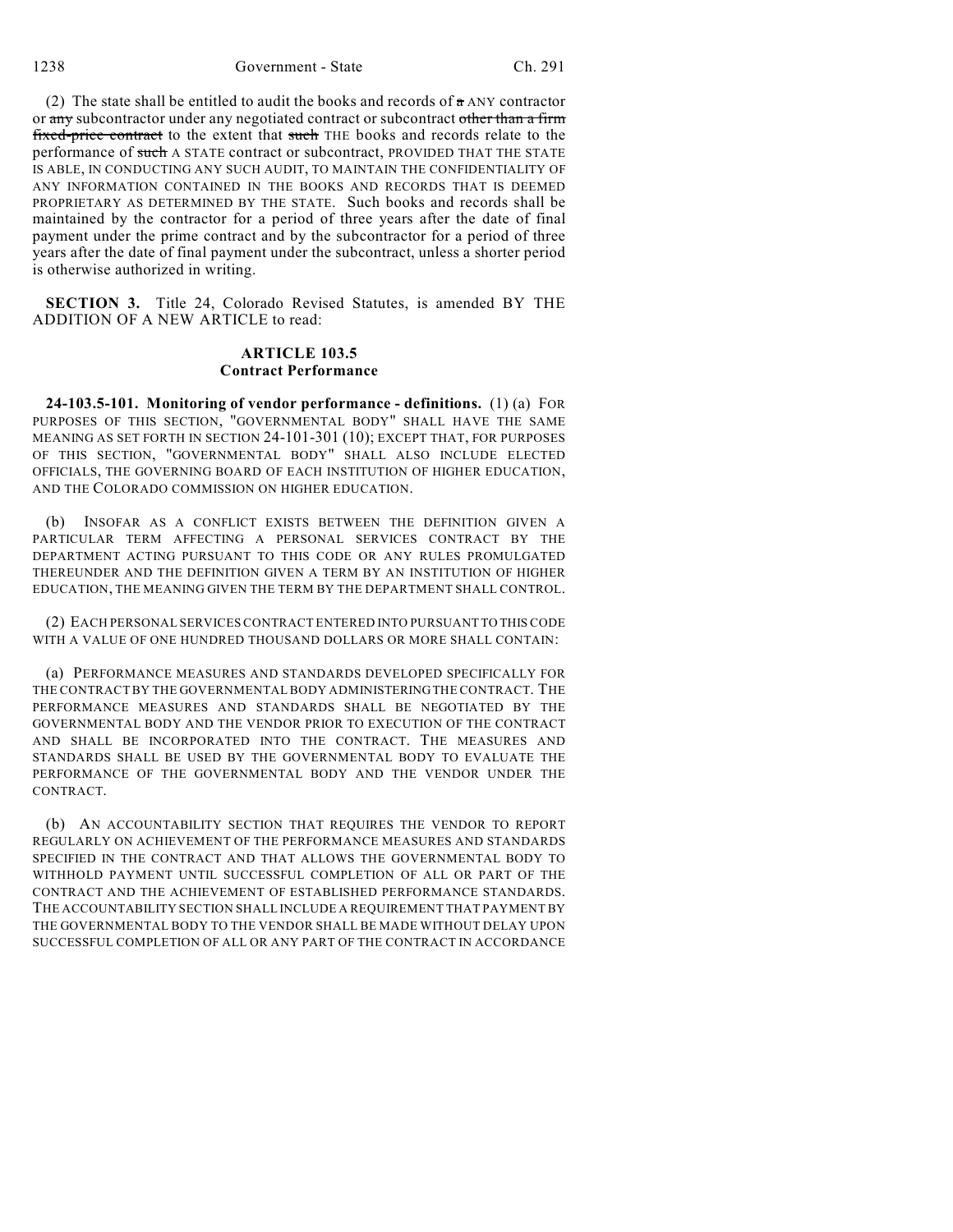WITH THE PAYMENT SCHEDULE SPECIFIED IN THE CONTRACT OR AS OTHERWISE AGREED UPON BY THE PARTIES.

(c) MONITORING REQUIREMENTS THAT SPECIFY HOW THE GOVERNMENTAL BODY AND THE VENDOR WILL EVALUATE EACH OTHERS' PERFORMANCE, INCLUDING PROGRESS REPORTS, SITE VISITS, INSPECTIONS, AND REVIEWS OF PERFORMANCE DATA. THE GOVERNMENTAL BODY SHALL USE ONE OR MORE MONITORING PROCESSES TO ENSURE THAT THE RESULTS, OBJECTIVES, AND OBLIGATIONS OF THE CONTRACT ARE MET.

(d) METHODS AND MECHANISMS TO RESOLVE ANY SITUATION IN WHICH THE GOVERNMENTAL BODY'S MONITORING ASSESSMENT DETERMINES NONCOMPLIANCE, INCLUDING TERMINATION OF THE CONTRACT.

(3) EACH GOVERNMENTAL BODY ADMINISTERING THE PERSONAL SERVICES CONTRACT SHALL, WITHIN EXISTING RESOURCES OF THE GOVERNMENTAL BODY, DESIGNATE AT LEAST ONE PERSON WITHIN THE GOVERNMENTAL BODY RESPONSIBLE FOR MONITORING WHETHER THE CRITERIA DESCRIBED IN SUBSECTION (2) OF THIS SECTION ARE MET, WHETHER AND TO WHAT EXTENT THE CONTRACT WAS COMPLETED ACCORDING TO THE PERFORMANCE SCHEDULE SPECIFIED IN THE CONTRACT, SATISFACTION OF THE SCOPE OF THE VENDOR'S WORK AS SPECIFIED IN THE CONTRACT, AND WHETHER AND TO WHAT EXTENT THE VENDOR MET OR EXCEEDED BUDGETARY REQUIREMENTS UNDER THE CONTRACT.

(4) BEFORE THE GOVERNMENTAL BODY MAY ENTER INTO A PERSONAL SERVICES CONTRACT, THE PERSON SELECTED IN SUBSECTION (3) OF THIS SECTION SHALL CERTIFY THAT THE PROPOSED PERFORMANCE MEASURES AND STANDARDS, DATA SOURCES, AND DATA COLLECTION METHODS PROVIDE A VALID BASIS FOR ASSESSING THE VENDOR'S PERFORMANCE.

(5) IN THE CASE OF A CONTRACT THAT HAS BEEN RENEWED IN A SUBSEQUENT FISCAL YEAR, THE GOVERNMENTAL BODY SHALL CERTIFY ANNUALLY WHETHER THE VENDOR ON ANY CONTRACT IS COMPLYING WITH THE TERMS OF THE CONTRACT. IF THE GOVERNMENTAL BODY DETERMINES THAT THE VENDOR HAS NOT COMPLIED WITH THE CONTRACT TERMS, INCLUDING BUT NOT LIMITED TO PERFORMANCE STANDARDS AND MEASURABLE OUTCOMES, THE STATE SHALL BE ENTITLED TO ANY REMEDY AVAILABLE UNDER LAW IN THE CASE OF CONTRACT NONPERFORMANCE, INCLUDING BUT NOT LIMITED TO TERMINATION OF THE CONTRACT AND THE RETURN OF ANY AND ALL PAYMENTS MADE TO THE VENDOR BY THE STATE UNDER THE CONTRACT; EXCEPT THAT THE RECOVERY OF ANY MONEYS BY THE STATE SHALL BE REDUCED BY THE VALUE OF ANY CONTRACTUAL BENEFITS REALIZED BY THE STATE FROM PARTIAL PERFORMANCE BY THE VENDOR UNDER THE CONTRACT. IF A VENDOR IS DEEMED TO BE IN DEFAULT UNDER ANY ONE PARTICULAR CONTRACT WITH THE STATE, THE STATE MAY, UPON A SHOWING OF GOOD CAUSE, DECLARE ANY OR ALL OTHER CONTRACTS IT HAS ENTERED INTO WITH THE VENDOR TO BE IN DEFAULT.

(6) THE CENTRALIZED CONTRACT MANAGEMENT SYSTEM REQUIRED BY SECTION 24-102-205 (3) (a) SHALL INCLUDE SUCH INFORMATION AS WILL ALLOW THE EXECUTIVE DIRECTOR AND THE GOVERNMENTAL BODY TO EVALUATE THE PRIOR RECORD OF A PARTICULAR VENDOR IN MEETING PERFORMANCE MEASURES AND STANDARDS UNDER PARAGRAPH (a) OF SUBSECTION (2) OF THIS SECTION IN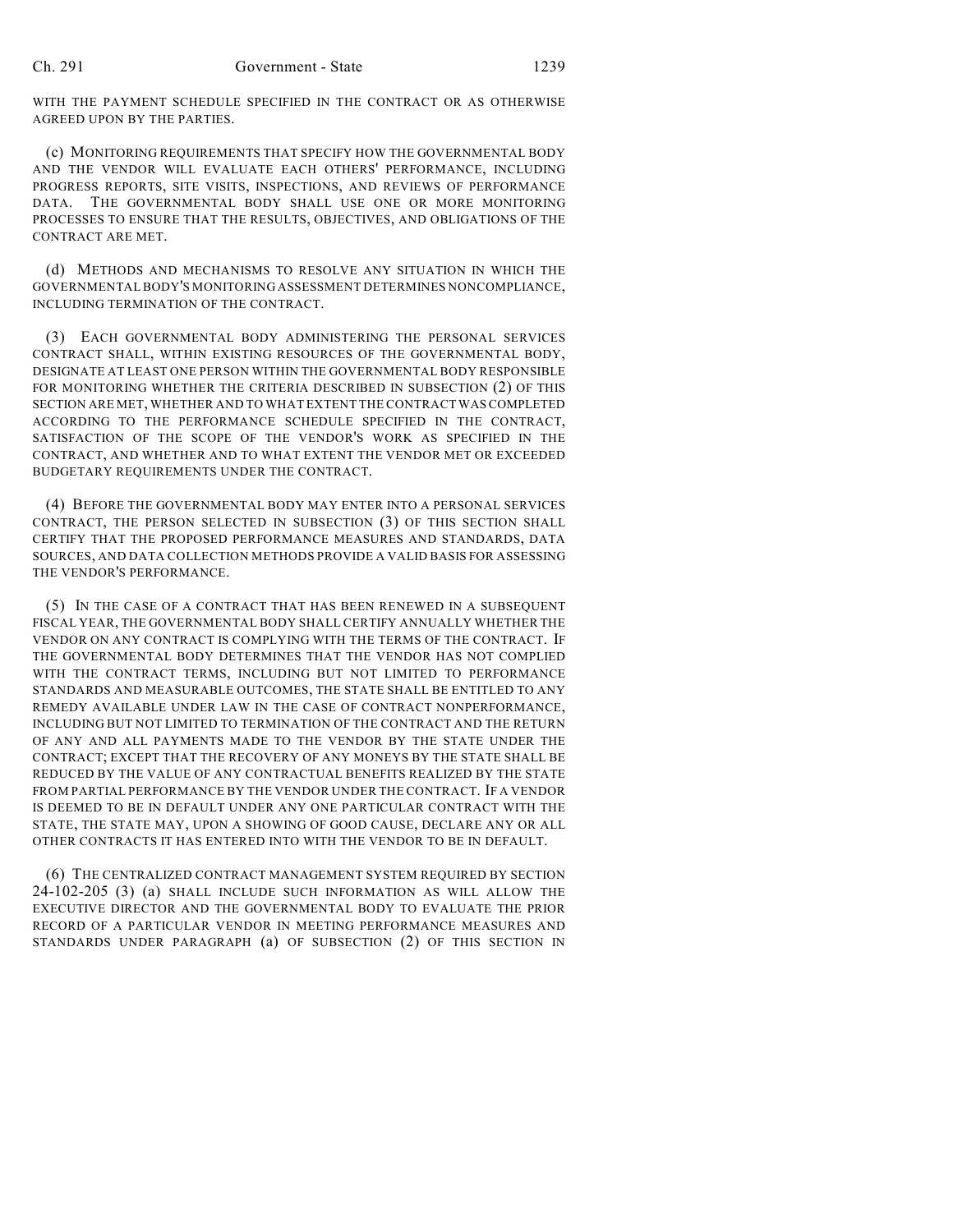CONNECTION WITH A PERSONAL SERVICES CONTRACT TO WHICH IT HAS BEEN A PARTY. IF A PARTICULAR VENDOR DEMONSTRATES A GROSS FAILURE TO MEET SUCH PERFORMANCE MEASURES AND STANDARDS IN CONNECTION WITH ONE OR MORE CONTRACTS TO WHICH IT HAS BEEN A PARTY, THE EXECUTIVE DIRECTOR, UPON THE REQUEST OF AND WITH A SHOWING OF GOOD CAUSE BY A GOVERNMENTAL BODY, MAY REMOVE THE NAME OF THE VENDOR FROM THE DATABASE AND PROHIBIT THE VENDOR FROM BIDDING ON FUTURE CONTRACTS. UPON A SHOWING OF GOOD CAUSE BY A VENDOR OR GOVERNMENTAL BODY, THE EXECUTIVE DIRECTOR MAY REINSTATE THE NAME OF THE VENDOR TO THE DATABASE. IF A VENDOR DISPUTES THE REMOVAL OF ITS NAME FROM THE DATABASE OR THE PROHIBITION OF THE VENDOR FROM BIDDING ON FUTURE CONTRACTS, THE VENDOR MAY EXERCISE THE DEBARMENT PROTEST AND APPEAL RIGHTS SPECIFIED IN SECTION 24-109-105, 24-109-107, 24-109-201, OR 24-109-202. IF, UPON COMPLETION OF AN APPEAL FILED WITH THE EXECUTIVE DIRECTOR OR THE DENVER DISTRICT COURT, AS APPLICABLE, THE VENDOR IS NOT SATISFIED WITH THE RESOLUTION OF THE APPEAL, THE VENDOR MAY FILE A REBUTTAL STATEMENT THAT SHALL BE MAINTAINED AS PART OF THE VENDOR EVALUATION RECORD. THE VENDOR'S SOLE REMEDY IN CONTESTING SUCH REMOVAL OR PROHIBITION SHALL BE REVERSAL OF THE DEBARMENT OR SUBMISSION OF THE REBUTTAL STATEMENT IN ACCORDANCE WITH THE REQUIREMENTS OF THIS SUBSECTION  $(6)$ .

## (7) NOTWITHSTANDING ANY OTHER PROVISION OF THIS SECTION:

(a) NOTHING IN THIS SECTION SHALL BE CONSTRUED TO APPLY TO ANY CONTRACT TO WHICH THE STATE IS A PARTY UNDER MEDICARE, THE "COLORADO MEDICAL ASSISTANCE ACT", ARTICLES 4 TO 6 OF TITLE 25.5, C.R.S., THE "CHILDREN'S BASIC HEALTH PLAN ACT", ARTICLE 8 OF TITLE 25.5, C.R.S., THE "COLORADO INDIGENT CARE PROGRAM", PART 1 OF ARTICLE 3 OF TITLE 25.5, C.R.S., OR TO ANY GRANT, AWARD, OR CONTRACT FUNDED BY ANY FEDERAL OR PRIVATE ENTITY FOR ANY RESEARCH OR SPONSORED PROJECT ACTIVITY OF AN INSTITUTION OF HIGHER EDUCATION OR AN AFFILIATE OF AN INSTITUTION OF HIGHER EDUCATION THAT IS FUNDED FROM MONEYS THAT ARE RESTRICTED BY THE ENTITY UNDER THE GRANT, AWARD, OR CONTRACT. FOR PURPOSES OF THIS ARTICLE, "SPONSORED PROJECT" MEANS AN AGREEMENT BETWEEN AN INSTITUTION OF HIGHER EDUCATION AND ANOTHER PARTY THAT PROVIDES RESTRICTED FUNDING AND REQUIRES OVERSIGHT RESPONSIBILITIES FOR RESEARCH AND DEVELOPMENT OR OTHER SPECIFIED PROGRAMMATIC ACTIVITIES THAT ARE SPONSORED BY FEDERAL OR PRIVATE AGENCIES AND ORGANIZATIONS.

(b) THE PROVISIONS OF THIS SECTION SHALL NOT TAKE EFFECT UNTIL THE CENTRALIZED CONTRACT MANAGEMENT SYSTEM REQUIRED BY SECTION 24-102-205 (3) (a) HAS BEEN IMPLEMENTED.

**SECTION 4.** Part 1 of article 105 of title 24, Colorado Revised Statutes, is amended BY THE ADDITION OF A NEW SECTION to read:

**24-105-102. Performance evaluation reports - definitions.** (1) (a) AS USED IN THIS SECTION, UNLESS THE CONTEXT OTHERWISE REQUIRES:

(I) "GOVERNMENTAL BODY" SHALL HAVE THE SAME MEANING AS SET FORTH IN SECTION 24-101-301 (10); EXCEPT THAT, FOR PURPOSES OF THIS SECTION,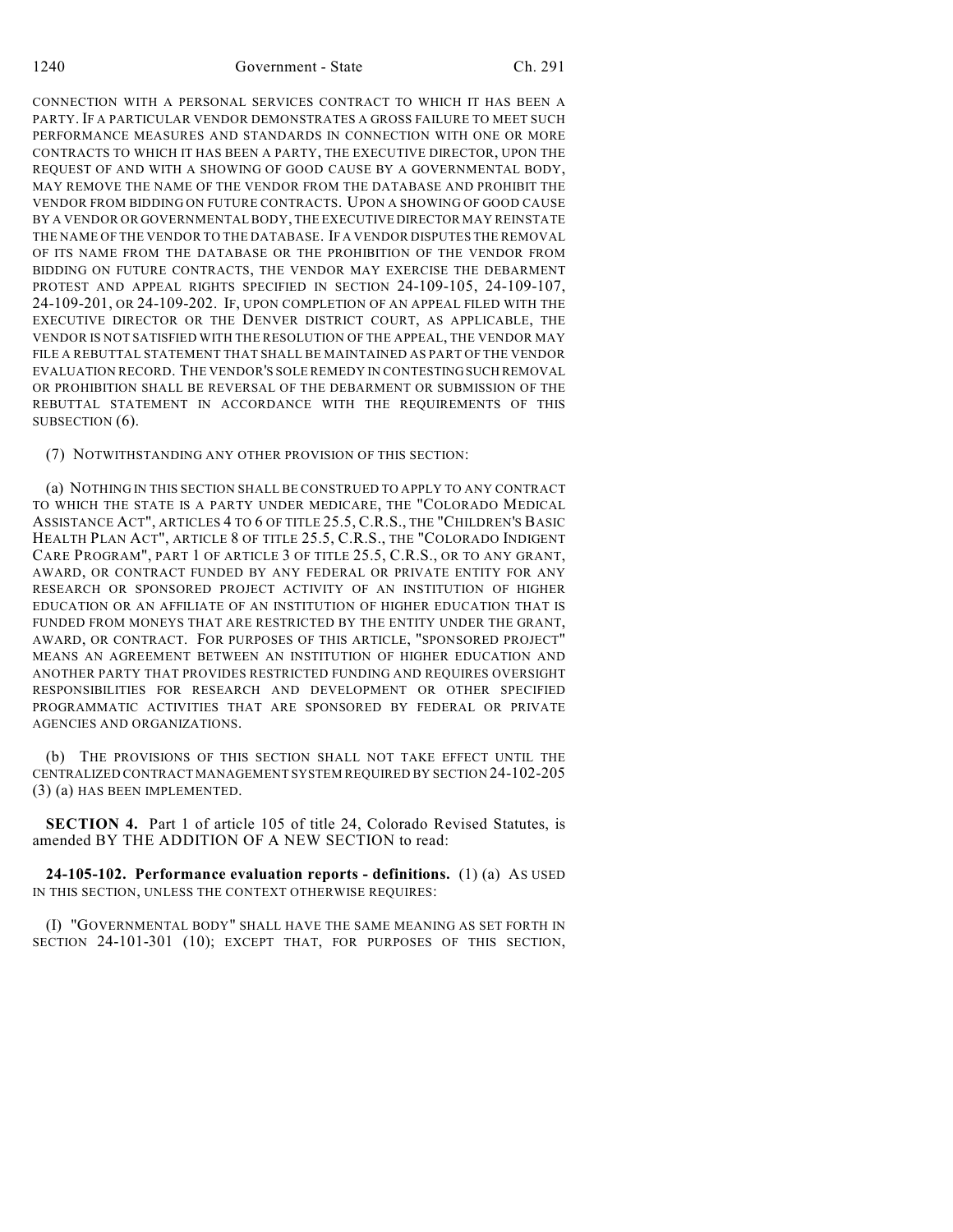"GOVERNMENTAL BODY" SHALL ALSO INCLUDE ELECTED OFFICIALS, THE GOVERNING BOARD OF EACH INSTITUTION OF HIGHER EDUCATION, AND THE COLORADO COMMISSION ON HIGHER EDUCATION.

(II) "REPORT" MEANS A CONTRACTOR PERFORMANCE EVALUATION REPORT REQUIRED BY THIS SECTION.

(b) INSOFAR AS A CONFLICT EXISTS BETWEEN THE DEFINITION GIVEN A PARTICULAR TERM AFFECTING A PERSONAL SERVICES CONTRACT BY THE DEPARTMENT ACTING PURSUANT TO THIS CODE OR ANY RULES PROMULGATED THEREUNDER AND THE DEFINITION GIVEN A TERM BY AN INSTITUTION OF HIGHER EDUCATION, THE MEANING GIVEN THE TERM BY THE DEPARTMENT SHALL CONTROL.

(2) IN THE CASE OF EACH CONSTRUCTION CONTRACT WITH A VALUE OF FIVE HUNDRED THOUSAND DOLLARS OR MORE, THE GOVERNMENTAL BODY SHALL PREPARE, PRIOR TO COMPLETION OF THE CONTRACT, A CONTRACTOR PERFORMANCE EVALUATION REPORT, WHICH SHALL BE COMPLETED ON A FORM PROVIDED BY THE DEPARTMENT. NOTWITHSTANDING ANY OTHER PROVISION OF THIS SECTION, THE PROVISIONS OF THIS SECTION SHALL NOT TAKE EFFECT UNTIL THE CENTRALIZED CONTRACT MANAGEMENT SYSTEM REQUIRED BY SECTION 24-102-205 (3) (a) HAS BEEN IMPLEMENTED.

(3) EACH REPORT SHALL EVALUATE THE CONTRACTOR'S PERFORMANCE ON A PARTICULAR PROJECT AND SHALL INCLUDE, AT A MINIMUM, THE FOLLOWING INFORMATION:

(a) THE NAME OF THE GOVERNMENTAL BODY, THE NAME OF THE PARTICULAR PROJECT AND ANY APPLICABLE CONTRACT NUMBER, THE TYPE OF PROCUREMENT METHOD USED FOR AWARDING THE CONTRACT, AND THE NAME OF THE EMPLOYEE WITHIN THE GOVERNMENTAL BODY RESPONSIBLE FOR COMPLETING THE REPORT;

(b) THE INITIAL AMOUNT BUDGETED FOR COMPLETION OF THE CONTRACT AND THE FINAL AMOUNT PAID BY THE GOVERNMENTAL BODY UPON COMPLETION OF THE CONTRACT;

(c) THE INITIAL COMPLETION DATE AS SPECIFIED IN THE CONTRACT AND THE DATE ON WHICH THE CONTRACT WAS ACTUALLY COMPLETED;

(d) A NUMERICAL RATING THAT ASSESSES THE CONTRACTOR'S OVERALL QUALITATIVE PERFORMANCE IN CONNECTION WITH THE CONTRACT; AND

(e) A NUMERICAL RATING THAT ASSESSES THE CONTRACTOR'S OVERALL SAFETY PERFORMANCE IN CONNECTION WITH THE CONTRACT.

(4) EACH REPORT SHALL BE KEPT ON FILE BY THE GOVERNMENTAL BODY AND SHALL BE FORWARDED, WITHIN THIRTY DAYS OF THE DATE ON WHICH THE REPORT IS COMPLETED, TO A CENTRAL DATABASE MANAGED BY THE DEPARTMENT. EACH REPORT SHALL BE MAINTAINED IN THE DATABASE FOR AT LEAST FIVE YEARS AFTER BEING FORWARDED TO THE DATABASE.

(5) EACH GOVERNMENTAL BODY SHALL ESTABLISH APPROPRIATE PROCEDURES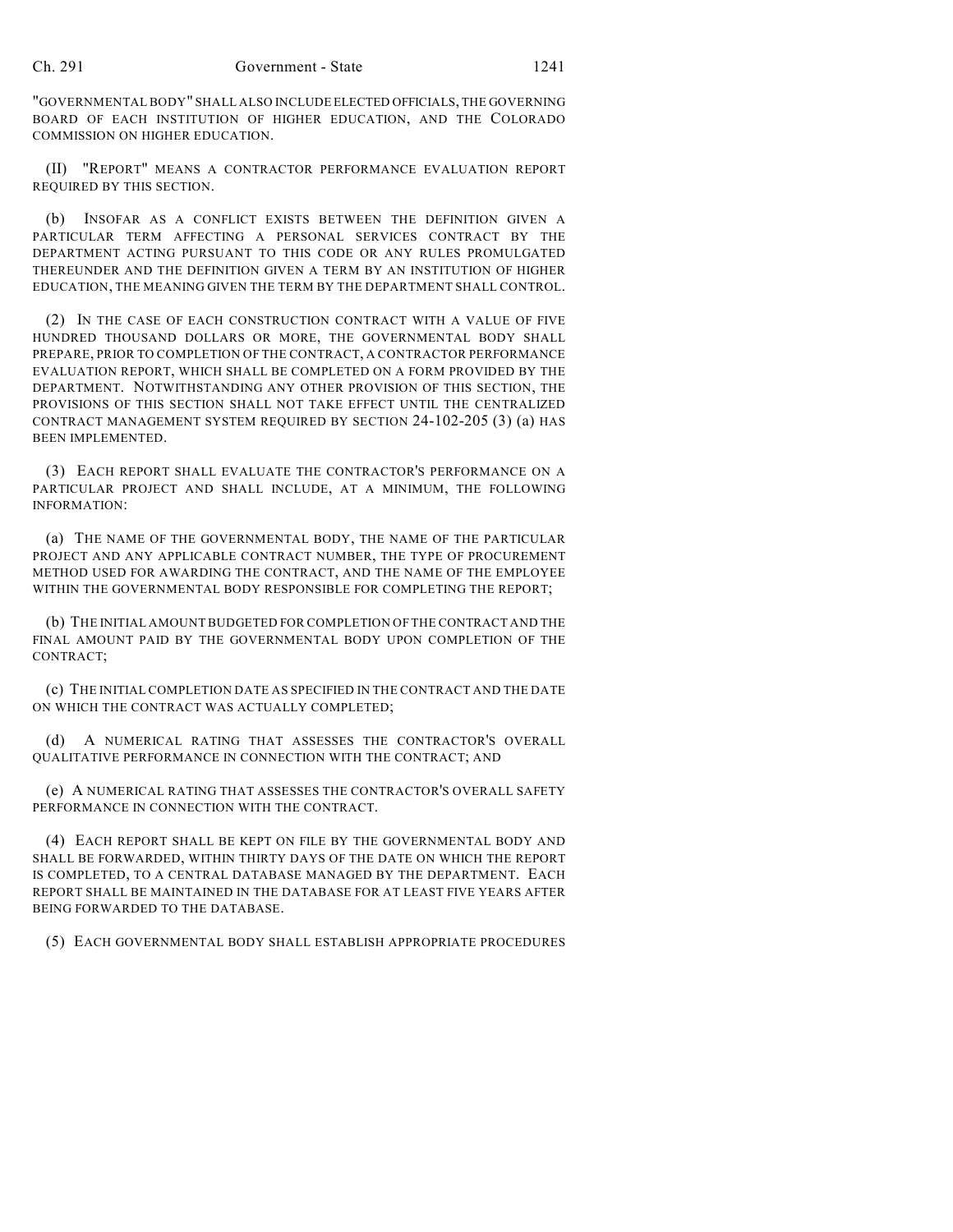TO ENSURE THAT EACH REPORT RELATING TO A PROSPECTIVE CONTRACTOR IS REVIEWED BY THE GOVERNMENTAL BODY PRIOR TO THE GOVERNMENTAL BODY MAKING ANY FUTURE CONTRACT AWARDS, REGARDLESS OF THE PROCUREMENT METHOD USED. THE REVIEW REQUIRED BY THIS SUBSECTION (5) SHALL BE UNDERTAKEN TO ENSURE THAT PROSPECTIVE CONTRACTORS MEET APPLICABLE CONTRACTOR RESPONSIBILITY STANDARDS AND TO ENABLE THE GOVERNMENTAL BODY TO ASSESS CONTRACTOR QUALIFICATIONS AND CAPABILITIES FOR PURPOSES OF COMPETITIVE BID EVALUATIONS.

(6) IF A VENDOR DISPUTES ANY INFORMATION CONTAINED IN A REPORT, THE VENDOR MAY EXERCISE THE CONTRACT RIGHTS SPECIFIED IN SECTION 24-109-106, 24-109-107, 24-109-201, OR 24-109-202. IF, UPON COMPLETION OF AN APPEAL FILED WITH THE EXECUTIVE DIRECTOR OR THE DENVER DISTRICT COURT, AS APPLICABLE, THE VENDOR IS NOT SATISFIED WITH THE RESOLUTION OF THE APPEAL, THE VENDOR MAY FILE, ON A FORM PREPARED BY THE DEPARTMENT, A REBUTTAL STATEMENT THAT SHALL BE MAINTAINED AS PART OF THE VENDOR EVALUATION RECORD. THE VENDOR'S SOLE REMEDY IN CONTESTING INFORMATION CONTAINED IN THE REPORT SHALL BE REMOVAL OF THE EVALUATION, CORRECTION OF THE EVALUATION, OR SUBMISSION OF THE REBUTTAL STATEMENT IN ACCORDANCE WITH THE REQUIREMENTS OF THIS SUBSECTION (6).

(7) THE REQUIREMENTS OF THIS SECTION SHALL BE IN ADDITION TO ANY REQUIREMENTS RELATING TO THE EVALUATION OF CONTRACT PERFORMANCE SPECIFIED IN SECTION 24-102-205 OR ARTICLE 103.5 OF THIS TITLE, OR OTHERWISE.

**SECTION 5. Repeal.** 24-50-510, Colorado Revised Statutes, is repealed.

**SECTION 6. Appropriation - adjustments to 2007 long bill.** (1) In addition to any other appropriation, there is hereby appropriated, out of any moneys in the general fund not otherwise appropriated, to the department of personnel and administration, for the fiscal year beginning July 1, 2007, the sum of three hundred sixty-one thousand eight hundred ninety seven dollars (\$361,897) and 2.0 FTE, or so much thereof as may be necessary, for the implementation of this act.

(2) For the implementation of this act, the appropriation made in section 21 of the annual general appropriation act for the fiscal year beginning July 1, 2007, shall be adjusted as follows: The general fund appropriation to the controlled maintenance trust fund is decreased by three hundred sixty-one thousand eight hundred ninety seven dollars (\$361,897).

**SECTION 7. Effective date - applicability.** (1) This act shall take effect at 12:01 a.m. on the day following the expiration of the ninety-day period after final adjournment of the general assembly that is allowed for submitting a referendum petition pursuant to article V, section 1 (3) of the state constitution, (August 8, 2007, if adjournment sine die is on May 9, 2007); except that, if a referendum petition is